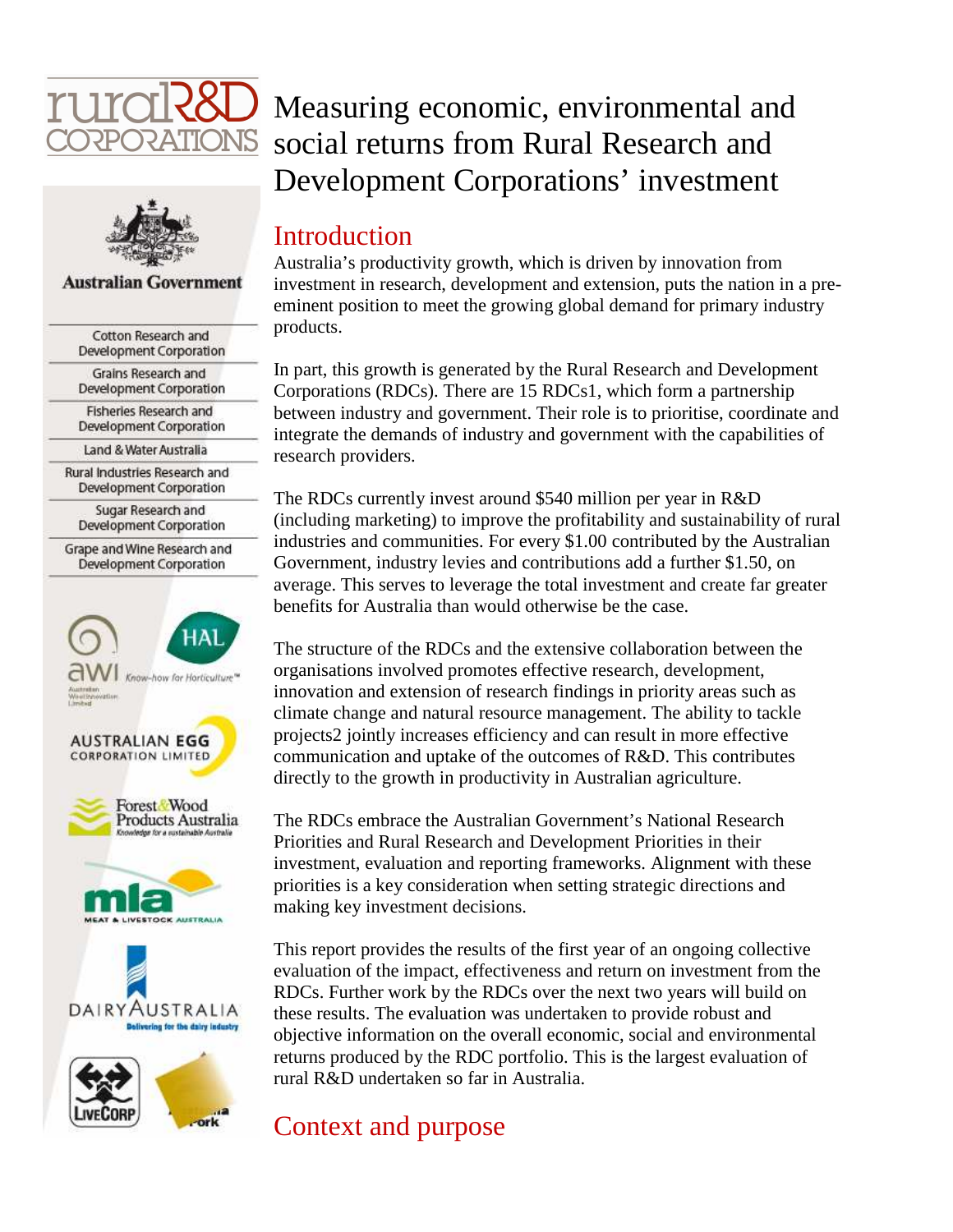Individually, RDCs use a range of evaluation approaches to report value to stakeholders and to provide recommendations and guidelines for ongoing and future investment. In 2007 the RDCs agreed to work together to measure and report on the overall return on R&D investment. The methodology and approach developed by the RDCs in this process will be of use to a wide range of R&D investors. This is particularly important in the areas of social and environmental benefits where common tools and frameworks are still evolving.

The projects assessed for this report included projects in the priority areas of improving productivity, developing supply chains and markets, and natural resource management. Climate change also featured in a number of projects. The evaluations were completed prior to the recent *Climate Change Research Strategy for Primary Industries* which is one of the RDC's major emerging areas of collaboration.

It is anticipated that this study will make an important contribution to the Australian Government's contemplation of the *National Innovation System Review*.

# Evaluation framework

This evaluation focused on a sample of projects managed by the RDCs. It included projects that achieved significant milestones or had been completed between two and five years prior to 2006– 07. This first stage evaluation report has three key components.

1. Examine the returns from 36 highly successful projects selected by the RDCs to demonstrate positive returns.

2. Examine the returns from 32 randomly selected projects (from a pool of over 600 projects relevant to the sampling period). The 32 projects, while not statistically representative of the pool, provide insights into the performance of the RDC portfolio. This randomly selected group will be increased in number in subsequent evaluations to allow statistically significant conclusions to be made.

3. Examine and evaluate a sample of current RDC programs that involve collaboration and have a high level of national importance. The area of biosecurity and food safety R&D was the first to be selected for review and several different biosecurity projects were evaluated.

The Council of Rural Research and Development Corporations' Chairs (CRRDCC) prepared the evaluation guidelines for this work. These guidelines were reviewed by key economic agencies of the Australian Government including the:

- Treasury
- Department of Finance and Deregulation
- Department of Agriculture Fisheries and Forestry
- Productivity Commission
- Australian Bureau of Agricultural and Resource Economics.

RDCs engaged independent economic consultants for the evaluations. In total, a pool of seven consultancies prepared the cost-benefit studies used as the basis of this evaluation report.

# **Results**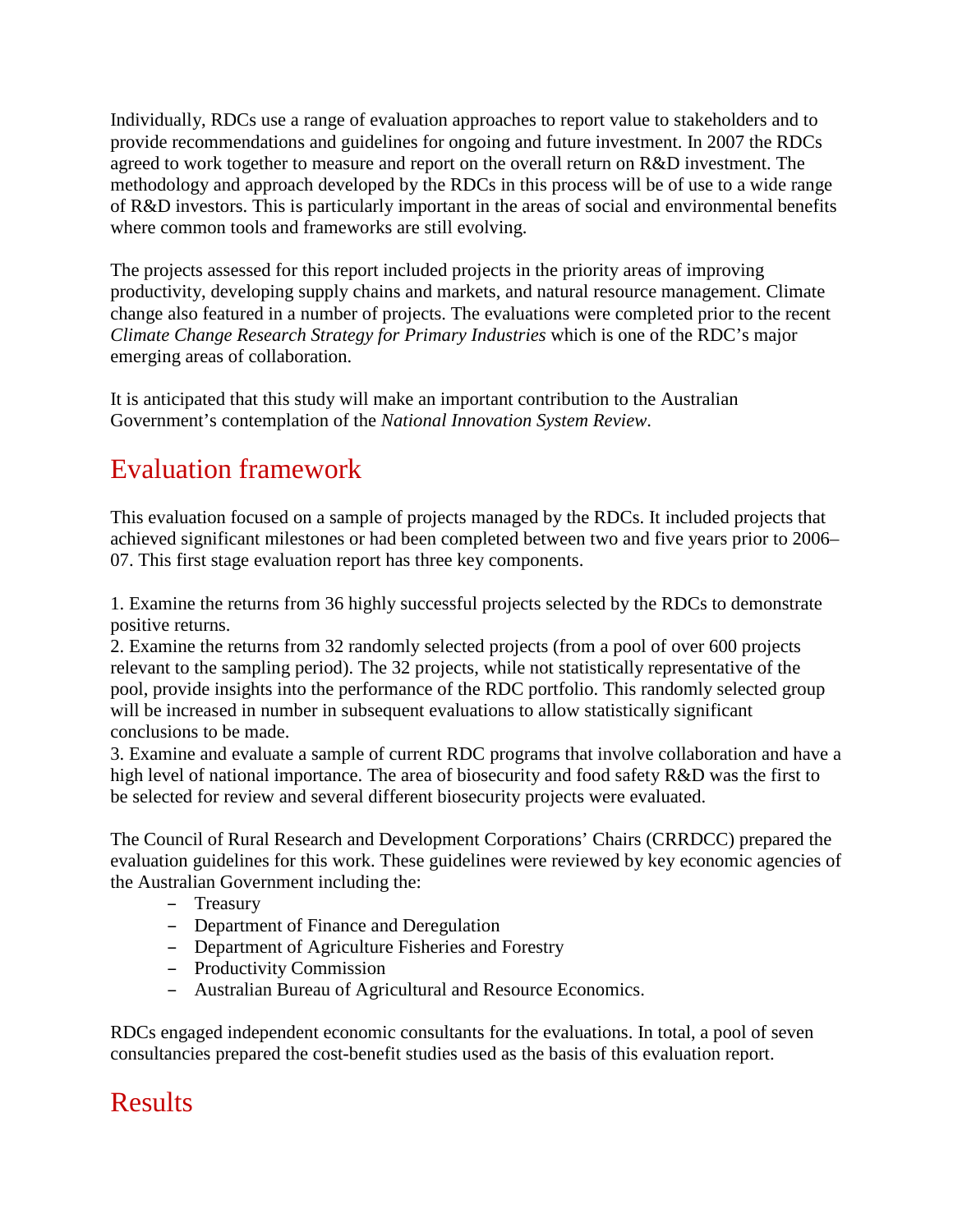Results from the first year of analysis show significant benefits from the investment by the RDCs.

- A sample of 36 highly successful projects will return \$10.5 billion in quantified benefits.
- Of the \$10.5 billion in quantified benefits, \$5.5 billion will be private benefits (that is benefits accruing to rural industries). The remaining \$5.0 billion will be benefits captured by consumers, other participants in the supply chain and the wider public.
- A sample of 32 randomly selected projects from the RDC portfolio will deliver an average return of \$11 for each dollar invested (in 2007 dollars).
- A range of significant social and environmental benefits were identified which are distributed broadly to the Australian community.

# Background to results

The 36 highly successful projects will generate the \$10.5 billion return from a \$265 million investment by the RDCs and a \$200 million contribution from other funding partners. RDCs initiated and managed all 36 projects.

The returns attributable to the RDCs' \$265 million investment – \$5.9 billion – will more than paiy for the entire \$4.5 billion invested by RDCs across 600 projects over the past 10 years. The purpose of examining the cost-benefit analyses from 36 highly successful projects was to establish that RDC investment was delivering positive returns.

While choosing highly successful projects proved the capacity of RDC investments to generate compelling returns, analysis of the 32 randomly selected projects from a pool of 600 relevant to the sampling period gives a clearer indication of average returns across the portfolio. While the focus of the current study was to evaluate the return on RDC investments, the evaluation also:

- demonstrates the strong collaboration between RDCs, rural industry, government and research partners
- shows that significant benefits are generated in areas targeted by the National Research Priorities and Rural Research and Development Priorities
- provides a sound basis for further combined evaluation work to:
	- measure the value of RDC investments
	- provide insights to individual RDCs about managing investments
	- provide leadership in approaches to evaluation of innovation in Australia.

### Public benefits

This evaluation process has identified many public benefits and quantified them where possible. Where it has not been possible to quantify the benefits, the evaluation process uses a robust 'weight of evidence' case – involving the accumulation of *prima facie* evidence of improvements in environmental and social values for Australian society stemming from the RDC investments.

Taking both the highly successful and the randomly selected project groups into account, examples of public benefits include:

- improved biodiversity and increased carbon sequestration
- reduced soil erosion and improved water quality
- a reduction in food-borne infectious diseases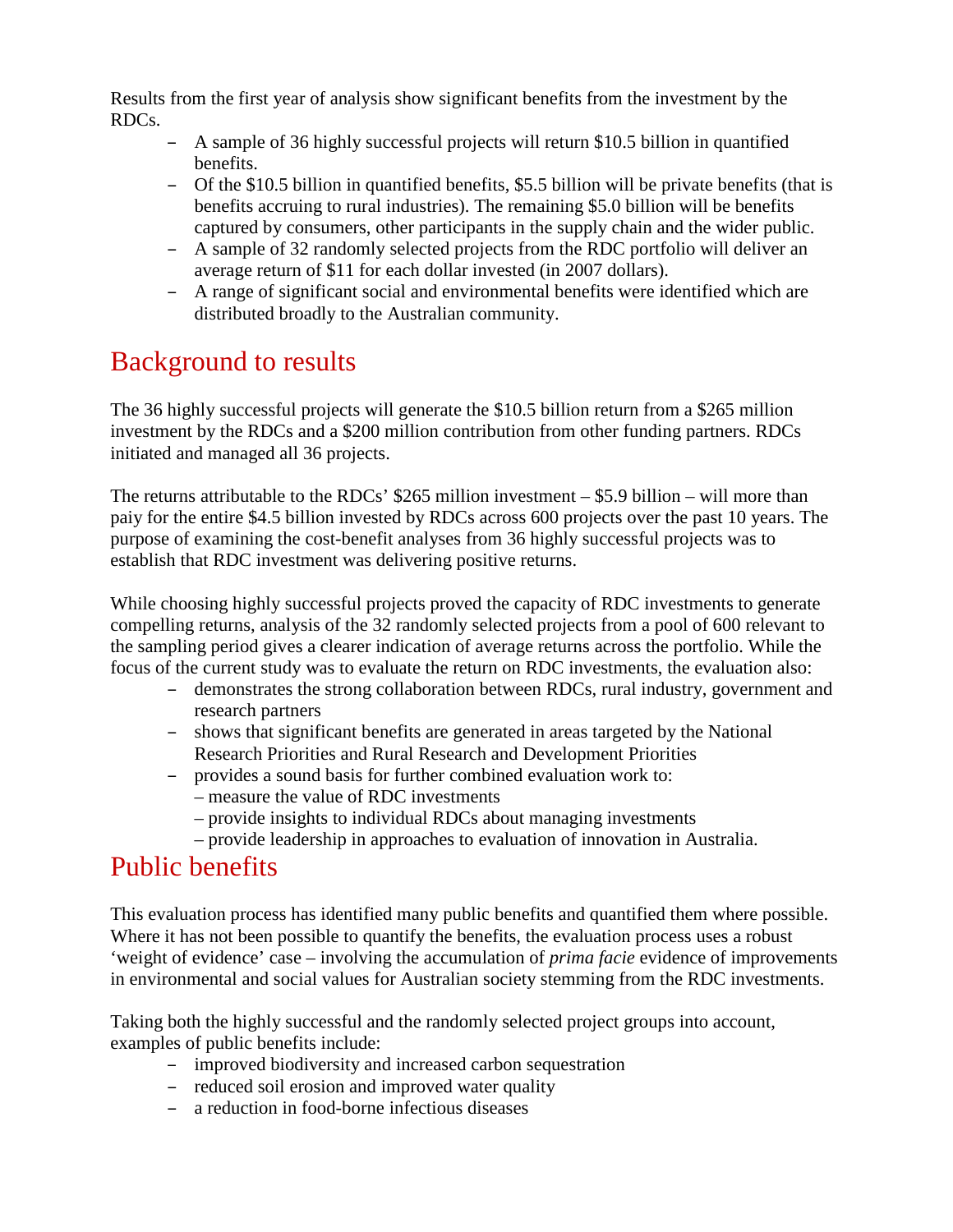- increased efficiency in water use, together with improved water quality for many rural industries
- improved biosecurity
- more sustainable use of natural resources
- increased adaptability of rural industries to climate change.

Many of these benefits have been achieved through the RDC's coordination of projects that specifically address both industry and government rural research priorities. A small sample of the public benefits that could be quantified include:

- \$503 million in social and related industry benefits in food safety from a Meat and Livestock Australia investment of \$2 million in food safety research
- \$10 million that did not have to be spent on social adjustment for fishing industry dependent communities had the proposed Marine Protected Areas been implemented in the proposed areas, rather than being relocated
- \$48 million of total quantifiable environmental benefits as a result of investment by Australian Wool Innovation, with contributions from Land and Water Australia and Meat and Livestock Australia in the Land, Water and Wool project aimed at improving productivity and natural resource management
- \$162 million in public benefits from improved water-use efficiency in rice production resulting from expenditure of \$2 million.

CRRDCC will invest in improving the methodology to quantify the assessment of social and environmental benefits for future evaluations. While most of the evaluation process has focused on RDC impacts, there is also considerable value in maintaining R&D capacity so that RDCs can absorb international innovations and respond to particular emergency needs as they arise. The maintenance of the RDC investment capacity gives Australian agriculture, fisheries and forestry a seat at the international rural R&D table. Prominent examples of this are:

- the transfer of genetically modified cotton technology through the Cotton Research and Development Corporation
- Australia's participation in international cereal breeding programs through Grains Research and Development Corporation investments in the International Maize and Wheat Improvement Center (CIMMYT).

The evaluation of the RDCs has included an analysis of the insurance value of RDC biosecurity investments. The RDCs have directly invested around \$35 million per year on biosecurity projects in collaboration with a number of organisations including the CRCs for Australian Biosecurity and National Plant Biosecurity, CSIRO, the Australian Animal Health Laboratory, Animal Health Australia and Plant Health Australia. An assessment of three biosecurity projects indicated returns of \$135.15 million over ten years direct investment of \$1 million from several RDCs. The bulk of these benefits arose from reduced costs arising out of earlier diagnosis of horse flu from technology developed originally to detect avian influenza.

### Collaboration

Analysis shows 32 of the 36 highly successful projects (89 per cent) and 22 of the 32 randomly selected projects (69 per cent) involved collaborative funding.